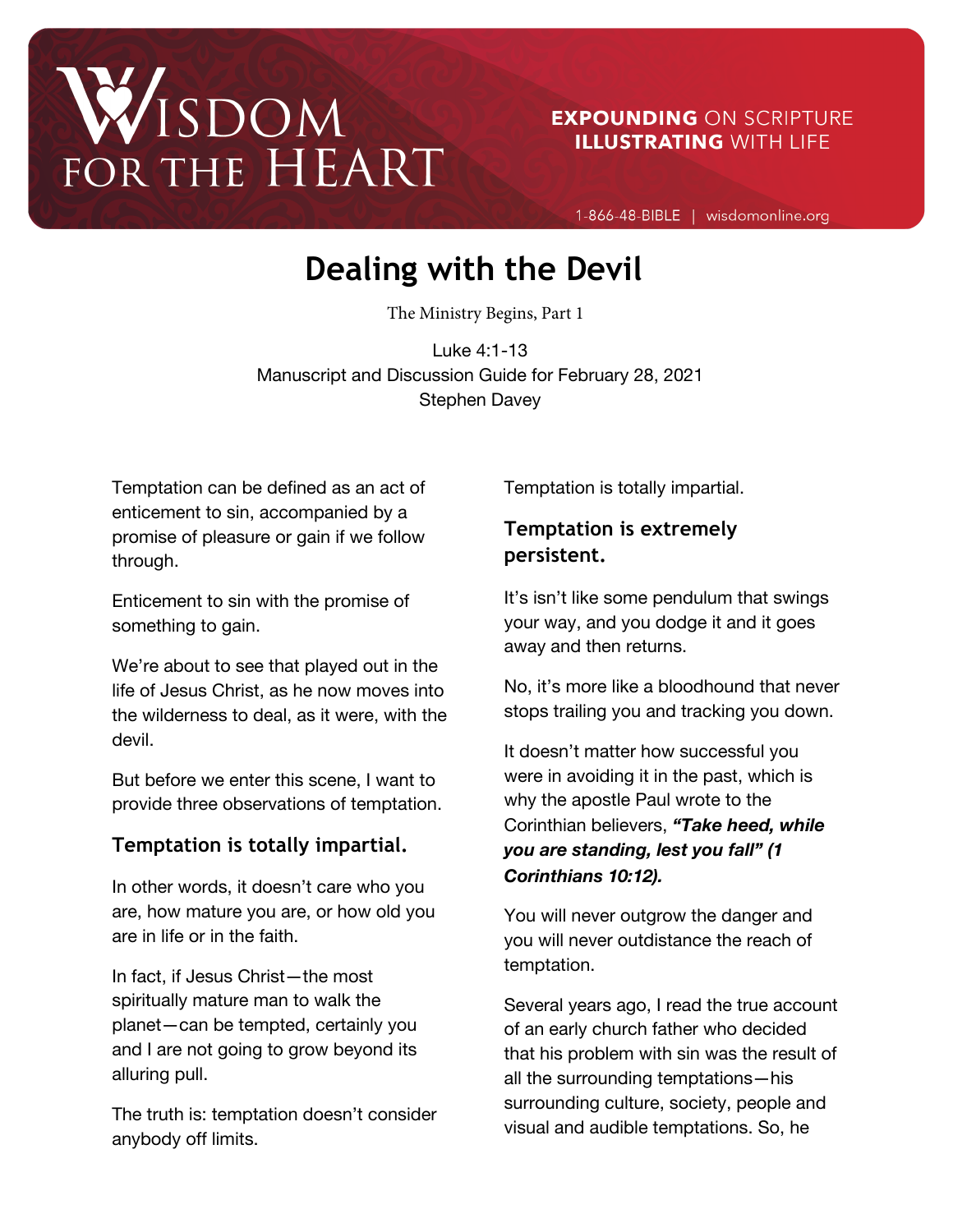decided to move away from his village and away from all the stimuli that bombarded him in daily life.

He literally began living a rather primitive life in a cave he found in a hillside. His needs were simple; he grew his own garden and hunted his own game. But eventually he moved back into the life of the village. He wrote in his journal these words, "Even there, all alone, I was tempted with thoughts of great pride; worldly temptations still knocked at my door. There, in a cave, temptation found me."

Temptation is extremely persistent.

One more observation here:

#### **Temptation is uniquely personal.**

Have you ever thought about the fact that Satan happens to be a fisher of men, too? And women and young people alike.

And like any dedicated fisherman, he doesn't just have a one-lure-fits-all approach. There are all kinds of lures for different kinds of fish. I did a little research; I Googled fishing.

Archaeologists have found fishing poles dating back to the Egyptians. Fishing line has been excavated dating back 4,000 years, made of spun silk.

Fishing lures were often crafted out of bronze and copper. One Viking era lure has been found. It was a simple hook attached to the end of a copper spoon, designed to catch the rays of the sun.

Lures painted to resemble bugs and worms have been found after hundreds of years.

Fishing is really a science. And I was never good at science and maybe that's why I've never caught a fish.

I've been invited to fish on the lakes around here, and even to go deep sea fishing off the coast, thanks anyway!

The only place I think I would agree to fish is standing on that wooden bridge in the park where people throw bread in the water and the fish swarm to the surface. I could fish there.

If all this strategy and science and planning goes into fishing lures to catch fish, why should we be surprised that Satan would study us well; to drop into our lives the right lure, with the right bait at just the right time, and if we don't bite, patiently change the bait and craft another lure.

And it isn't just the devil. Our fallen nature happens to give him plenty of ammunition and information along the way.



What kinds of temptations do you regularly face? What information would Satan know about you that impacts how he tempts you?

Temptation is totally impartial, extremely persistent, and uniquely personal.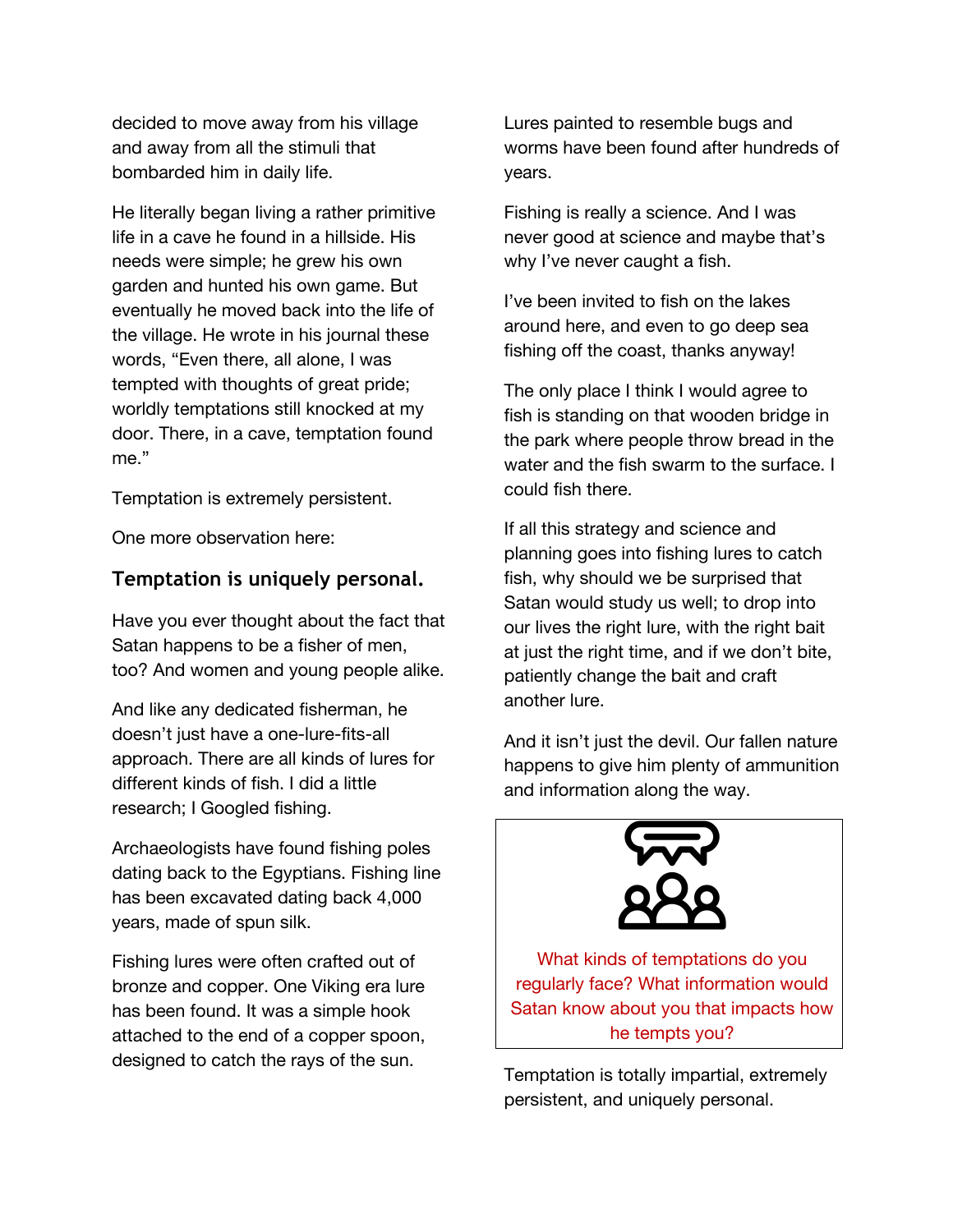So, what hope do we have? If we can't outrun it, how do we handle it?

Well, we're about to be given an amazing model in the life of Jesus Christ. He's going to rely on the same things that we are to rely on to this day: obedience, submission, humility, patience, and a mind and heart saturated with the Word of God.

# *Let me invite you to Luke's Gospel and chapter 4.*

And let's watch as Satan drops the line of temptation into the pond of Jesus Christ's heart and life.

#### *Notice verse 1:*

*And Jesus, full of the Holy Spirit, returned from the Jordan and was led by the Spirit in the wilderness.*

*Luke 4:1*

The wilderness here was several hundred miles of desert actually nicknamed, "The Devastation."

It has been described with rocks bare and jagged; glowing with heat like a vast furnace as it swoops downward some 1200 feet in elevation toward the Dead Sea.

William Barclay, The Gospel of Luke (Westminster Press, 1975), p. 43

You can't imagine a better setting for this battle between the princes—the prince of darkness and the Prince of Peace.

Now we're told here—don't miss this that Jesus is full of the Holy Spirit. That is, He is under the dominating control of the Holy Spirit. We're told to be the same daily; to be filled or dominated by the Holy Spirit (Ephesians 5:18).

So, Jesus is in perfect fellowship with the Holy Spirit, and did you notice these two contrasting environments?

He's in the Spirit and in the wilderness. We don't normally put those together do we?

We assume that if we're in the middle of where God's Spirit wants us to be, it won't look anything like a wilderness.

In our minds, it should be green pastures and still waters all the time *(Psalm 23:2)*; it might be, but it also might be a season where He prepares a table for you in the presence of your enemies *(Psalm 23:5)*.

As hard as it might be to imagine, it's possible to be full of the Spirit and face the serpent, at the same time.

# *We're also told here in verse 2:*

*[Jesus] was led by the Holy Spirit in the wilderness for forty days, being tempted by the devil. And he ate nothing during those days. And when they were ended, he was hungry.*

#### *Luke 4:1b-2*

Now keep in mind that if *"forty days"* is linked to the participle *"being tempted,"* which Mark's Gospel account clearly links it together, this means that Jesus isn't being tempted at the end of 40 days,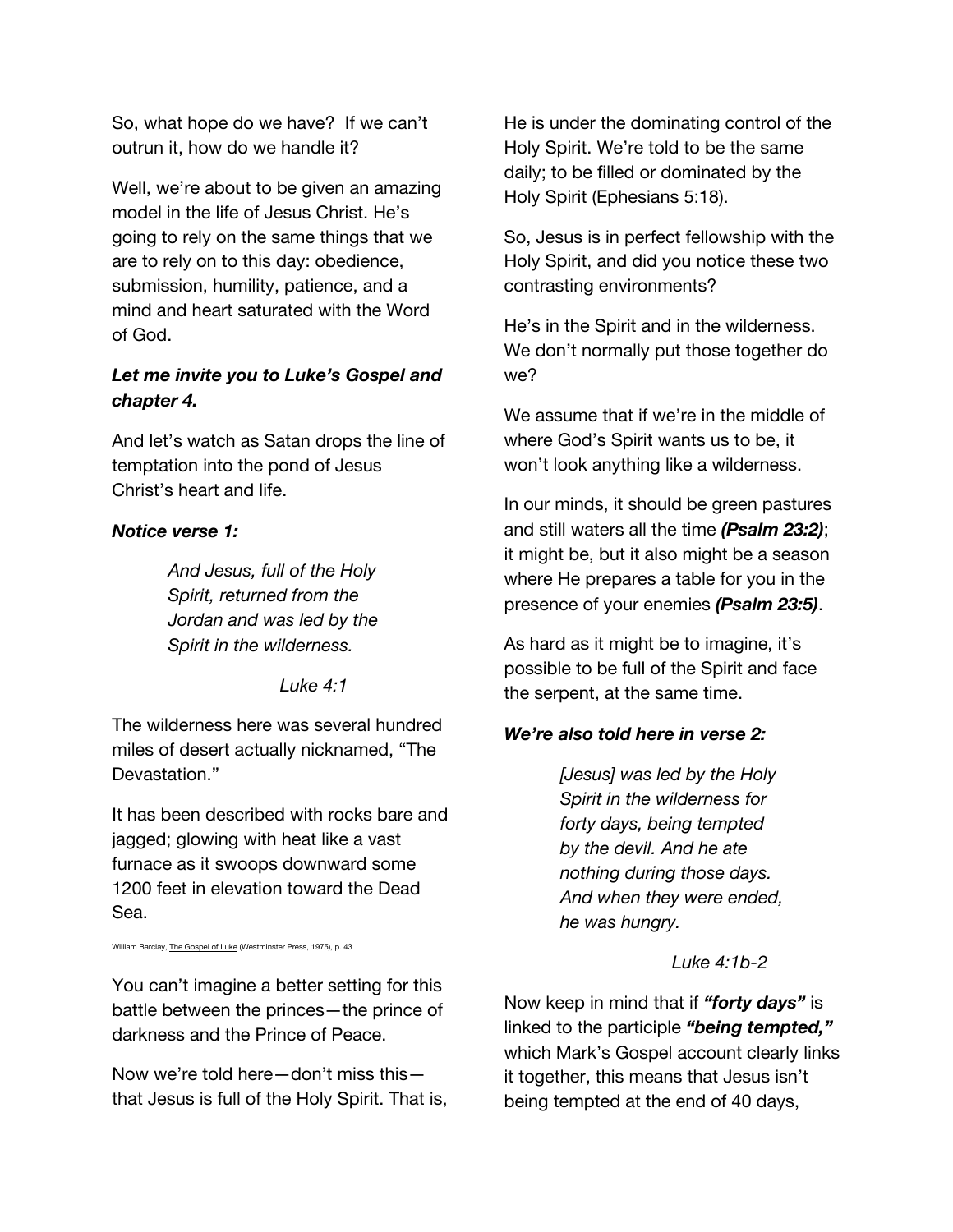Jesus was being tempted over the entire course of these 40 days.

David E. Garland, Exegetical Commentary on the New Testament: Luke (Zondervan, 2011), p. 180

For forty days, it was non-stop temptation.

For forty days, Satan was probing for weakness.

Ibid

He's been changing the bait every day, no doubt, many times throughout the day and into the night.

And now here, at the *end* of 40 days, when Jesus is physically exhausted and hungry, Satan pulls out all the stops.

What we have here are three final, climactic, incredibly strategic temptations.

And here's the first one, *verse 3:*

*The devil said to him, "If you are the Son of God, command this stone to become bread."*

*Luke 4:3*

Let me give each temptation a title.

The title of this first temptation could be, simply:

# **Temptation 1: Put yourself first!**

God the Father is withholding something good from You.

Now when the devil says here in **verse 3, "If you are the Son of God…"** this is not a denial or a statement of uncertainty.

This is an affirmation. He's effectively saying, "In view of the fact that you are the Son of God, why in the world are you hungry?"

Warren W. Wiersbe, Be Compassionate: Luke, Volume 1 (Victor Books, 1989), p. 41

How can you, the Son of God, be hungry?

You've got a legitimate need as humanity, and you have the power of deity, so why not use your deity to solve the problems of your humanity?

Satan is tempting Jesus to step outside His representative role as a man.

Leonard Ravenhill, Tried and Transfigured (FOR Publishers, 1962), p. 5

He wants Jesus to use His divine attributes to serve Himself. "Jesus, put yourself first; serve Yourself," and if Jesus does that, it will create in a split second of time an act of self-serving, and selfserving is sin.

But there's this subtle implication going on. This is the subtitle in this temptation:

Your Father is withholding something you need! Doesn't He want the best for You? Doesn't He care about Your needs? Doesn't He know You're going hungry? What's He waiting for? Maybe after 40 days it's time you started looking out for number one!

Darrell L. Bock, Baker Exegetical Commentary on the New Testament: Luke, Volume 1 (Baker Academic, 1994), p. 373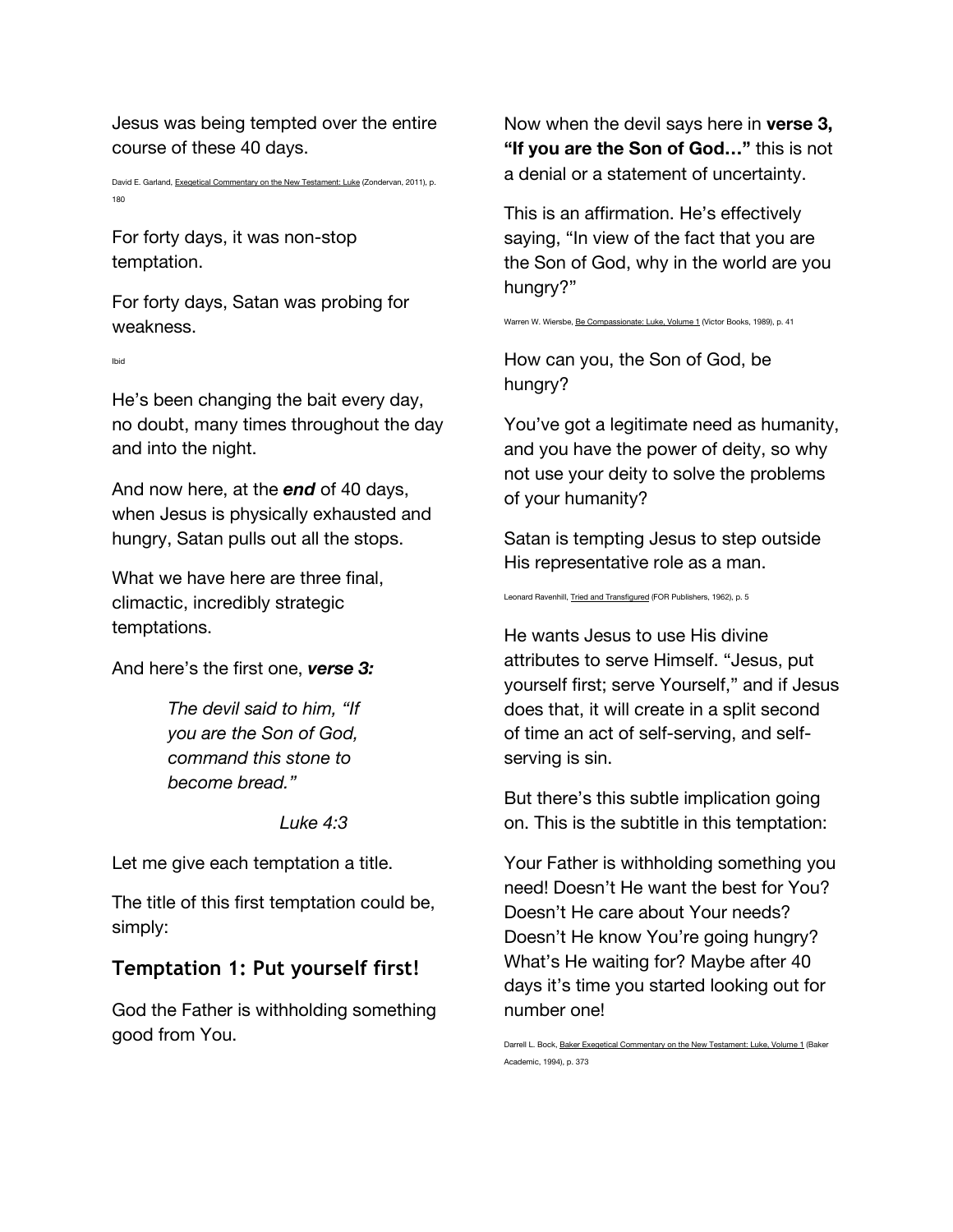How many of us have fallen for this bait: "I'm in the wilderness;I have legitimate needs that are unmet;I'm suffering without any light at the end of the tunnel; There are good things that God isn't giving me.What's God waiting for?Maybe I'll start looking out for number one.

But instead of taking the bait, Jesus responds with the Bible, **here in verse 4:**

> *"And Jesus answered him, "It is written, 'Man shall not live by bread alone.'"*

*Luke 4:4 (Deuteronomy 8:3)*

By the way, Jesus did not say, 'Man shall not live by bread—period."

No, "Man shall not live by bread *alone*." Jesus didn't want bread at the expense of losing fellowship with God the Father.

For Jesus, it was better to be hungry in the will of God than full outside the will of God.

Adapted from Warren W. Wiersbe, Be Compassionate: Luke, Volume 1 (Victor Books, 1989), p. 41

Now, keep in mind that Jesus is going to counter each temptation by quoting Scripture. His mind and His heart were saturated with the Word of God.

He's modeling for us the truth of *Psalm 119:11: "Thy word have I hidden in my heart that I might not sin against Thee."*

How does that help?

Well, the Word of God gives you the mind of God and the wisdom of God and the moral boundaries of God and the perspective of God and the warnings of God and the commandments of God and the counsel of God.

Adapted from R. Kent Hughes, Luke: Volume 1 (Crossway, 1998), p.138

You deal with the devil with the mind, the wisdom, the boundary, the perspective, the warning, the commandment and the counsel of God.

When we are governed by this, we can resist the devil.



How do you use Scripture to resist temptation? What passages of the Bible do you regularly turn to? Have you memorized any verses to help you resist?

Well then, I need to memorize books of the Bible—and I'll start with Romans.

No, you should notice that after each temptation, Jesus is going to quote back to Satan a verse from the *Book of Deuteronomy*.

How many of us have had devotions in the Book of Deuteronomy lately?

How would we handle temptation if all we had was the Book of Deuteronomy?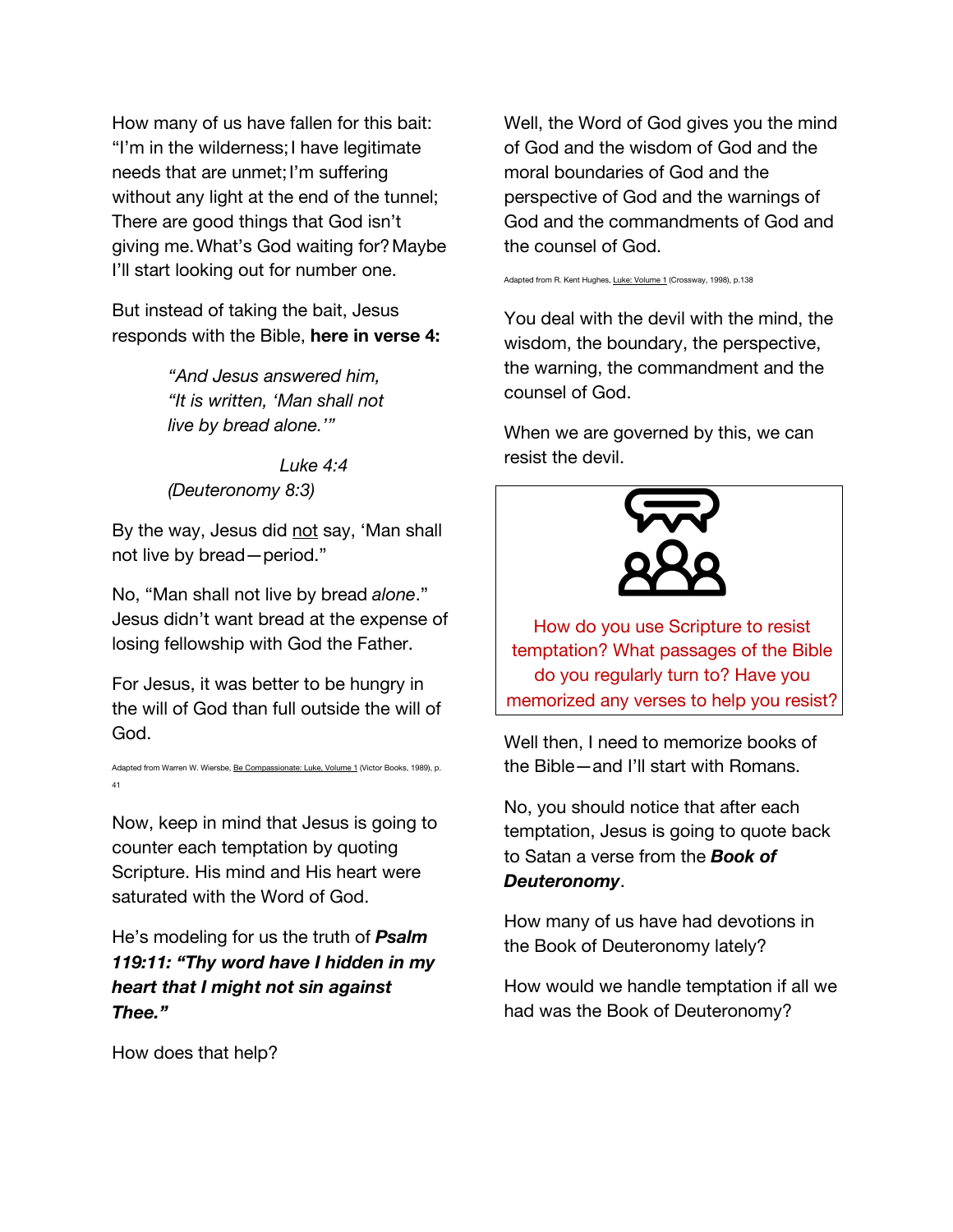# **Temptation 2: Take the easy way out!**

God is asking too much of You.

#### **Now verse 5:**

*And the devil took him up and showed him all the kingdoms of the world in a moment of time, and said to him, "To you I will give all this authority and their glory, for it has been delivered to me and I give it to whom I will."*

*Luke 4:5-6*

Satan obviously has delegated powers; he is able to sweep Jesus up to a high place. Matthew's Gospel refers to a high mountain, Luke simply refers to being taken *up*, and there Satan shows Jesus the might and glory of earthly kingdoms.

And Satan isn't lying here, by the way. Three times in this book Jesus will refer to Satan as *"the prince of this world"* (John 12:31; 14:30; 16:11); the apostle Paul calls him *"the ruler"* (Ephesians 2:2) and "*the god of this age"* (2 Corinthians 4:4).

Satan has been given delegated, temporary power that would probably boggle our minds. But just keep in mind that he's on a leash and God is holding the leash.

In fact, Satan slips up here in mentioning the fact that his authority has been

delegated to him—it's been given or handed to him.

Garland, p. 186

That was a slip-up. The kingdoms don't belong to him forever, but only for a season.

But he's legitimately promising Jesus that He can have it all right now, and that's the bait.

And you might wonder why would this be tempting to Jesus?

That's the hidden hook here. Satan is subtly suggesting that the will of the Father is just too much suffering. Why not take a shortcut to kingdom authority?

Jesus knows Psalm 2; He knows His destiny as the sovereign Lord of the nations, and Satan knows that Jesus knows that, and Satan knows that Jesus knows he knows that.

But here's the bait: "This shortcut will be painless!"

Bruce B. Barton, Life Application Bible Commentary: Luke (Tyndale, 1997), p. 87

"You can skip the cross and wear the crown *now*! The Father's will for You is untold suffering and agony, blood and pain and tears and ultimate rejection. There's no need for that; You are God the Son; You can have the kingdoms of this world and throughout human history without ever suffering or dying."

You can have glory without Gethsemane.

Charles R. Swindoll, Insights on Luke (Zondervan, 2012), p. 98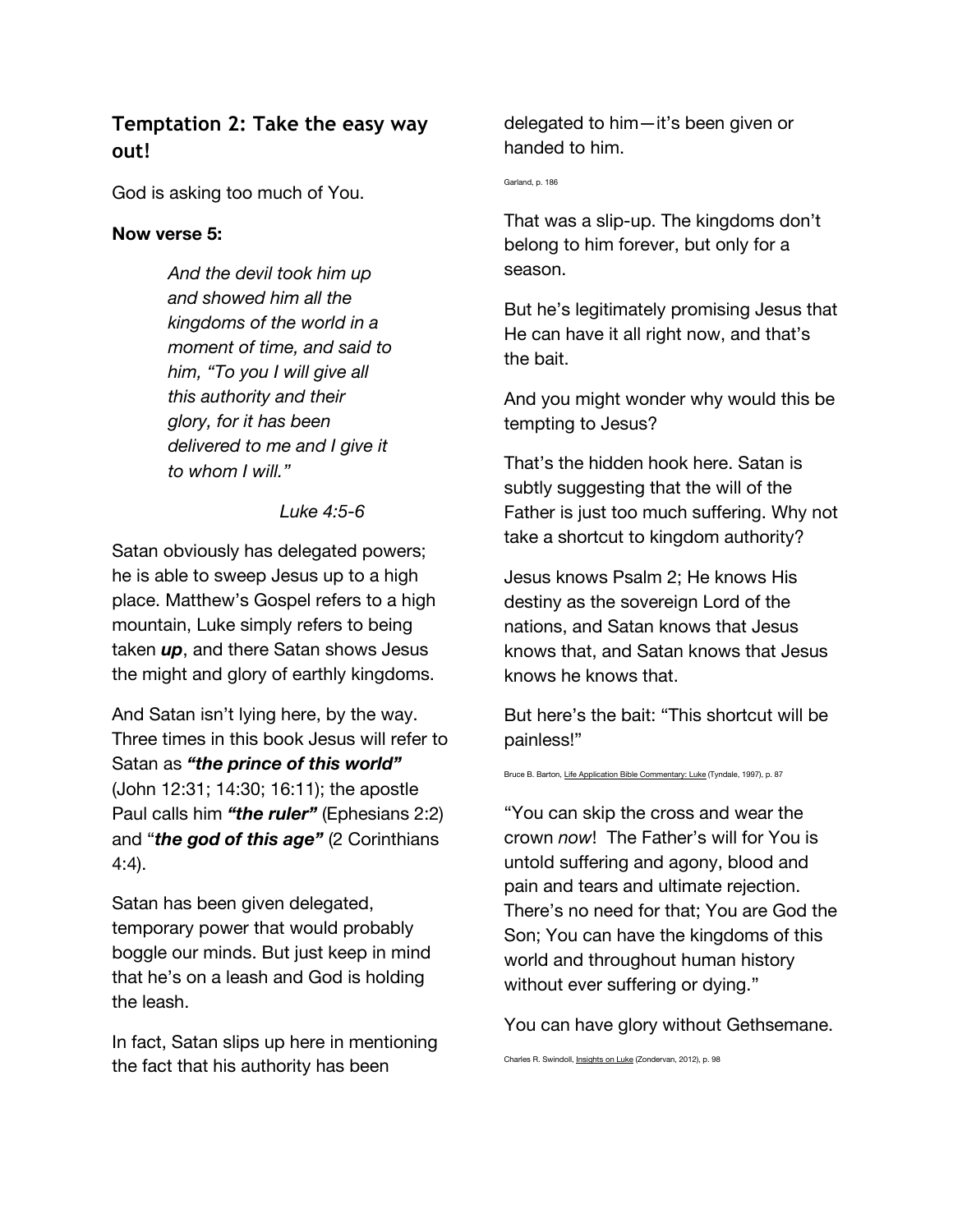That's the bait, but here's the hook *verse 7:*

> *"If you, then, will worship me, it will all be yours."*

#### *Luke 4:7*

The word for *worship* here means to bow down before. Literally applied, Jesus has to change sides. He has to shift His allegiance from the Father and give it to Satan.

Bock, p. 377-378

It's just one little bow, but—*verse 8:*

*And Jesus answered him, "It is written, 'You shall worship the Lord your God, and him only shall you serve.'"*

*Luke 4:8 (Deuteronomy 6:13)*

Satan wants us to take the same bait and not consider the fact that we're making a deal with the devil who wants to master us.

And one of his strategic methods is to drop this bait in our mind that God's will is too hard; God is asking too much of us. Living for Him is too difficult. I thought God would make life easier.

Where's the shortcut? There has to be an easier way!

That's the bait, but the hook is that the easy path is his path—the broad path, paved and smooth. But he is the master of everyone on that path.

A Sunday school teacher for high school boys would give them this warning: "Listen, if you're driving your car down the street and you see the devil hitchhiking over on the side of the road, don't stop; don't open the door; don't let him in, because if you do, it won't be long before he is driving the car."

# **Temptation 3: Do things your way!**

God's Word needs to fit your agenda.

# **This is incredibly subtle here, notice verse 9:**

*And he took him to Jerusalem and set him on the pinnacle of the temple.*

#### *Luke 4:9a*

This word *pinnacle* means tip—or little wing—it was more than likely the ledge on the southeast corner at the top of the temple, described by Josephus, the 1<sup>st</sup> century Jewish historian as the roof top, looking down 450 feet to the Kidron Valley below, which would make one dizzy.

Hughes, p. 136

There Satan perches with Jesus,

*and said to him, "If you are the Son of God, throw yourself down from here, for it is written, 'He will command his angels concerning you, to guard you' and 'On their hands they will bear you up, lest*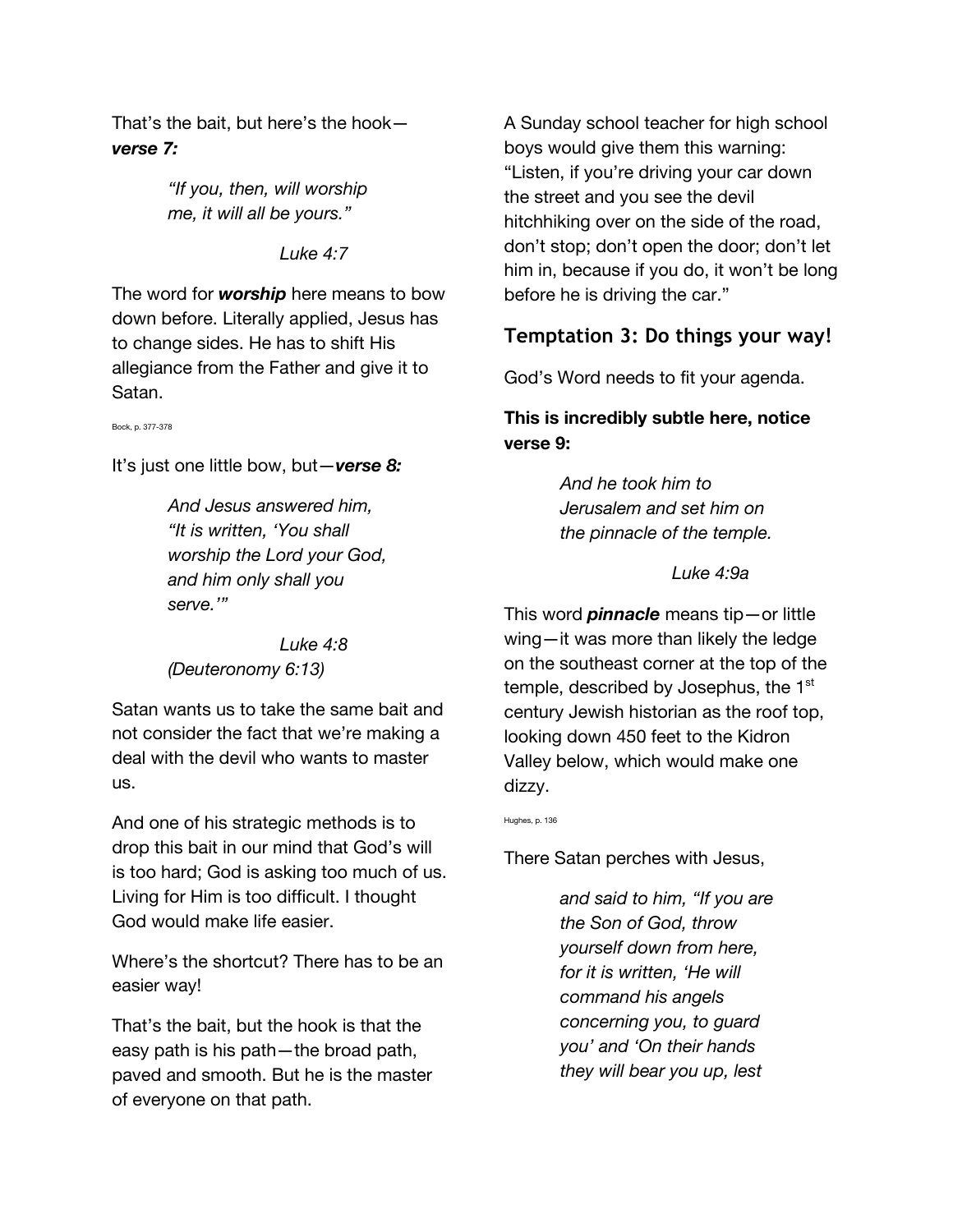*you strike your foot against a stone.'"*

*Luke 4:9b-11*

Satan is quoting here from Psalm 91, a Psalm that celebrated God's protection of His beloved people.

But Satan rips this verse out of context and says, "Let's make this verse apply to your spectacular jump from the roof of the temple. God says He will protect the faithful, and since You're faithful, why don't You put God the Father to the test, right now. Take this verse and twist it to justify your own agenda, it's time you did things your own way."

Before we go any further here, don't miss the fact that the devil can quote Scripture.

Garland, p. 187

He's heard Jesus respond now two times with Scripture and with incredible, brilliant, deceptive skill, Satan says, "Well here's a verse or two for You from one of my favorite Psalms."

Satan is obviously a student of Scripture, but the problem is he twists it to serve his own defiance of God.

To this very day, most cults and many unbelievers that I have come in contact with do not reject the Bible, they just reinterpret the Bible; they add to the Bible.

They have rung my doorbell and their opening line has been, "We would like to interest you in reading the Bible." And I

always say, "Well, I'm sort of interested in reading the Bible too."

But you know, it's one thing to talk about those cults and those unbelieves out there that ignore passages they don't like and reinterpret the Bible and miss the fact that we can use the Bible to justify just about anything we want to do.

We often use phrases like "God told me," or "God is leading me," but underneath all that spiritual talk is a personal agenda.

Satan wants Jesus to reinterpret Psalm 91 to suit Himself.

There's more to that lure here; in fact, there's a prophecy in Malachi chapter 3 that says the Messiah will *suddenly come to His temple (Malachi 3:1).* 

Satan is challenging Jesus, once again, to jump ahead of the divine timetable, twist the meaning of Scripture, and with one spectacular descent to the temple courtyard below, announce ahead of time who He is.

"So, do it your way, Jesus. Test your Father, see if He won't reward you by protecting your leap of faith. It'll be amazing!"

#### *And Jesus responds in verse 12:*

*And Jesus answered him, "It is said, 'You shall not put the Lord your God to the test.'"*

*Luke 4:12 (Deuteronomy 6:16)*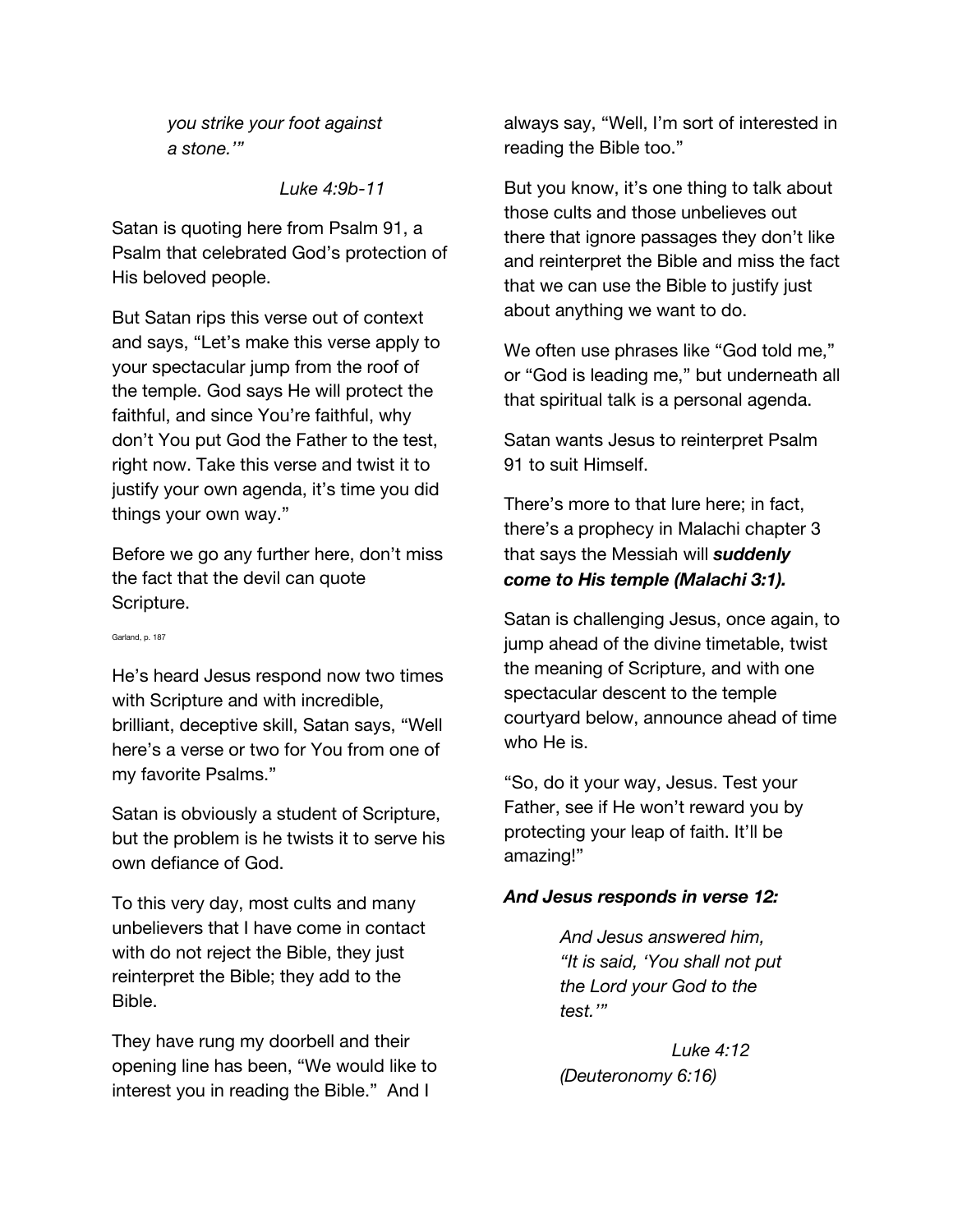In other words, don't tell God what to do; don't use His word to disobey His will.

#### *Now verse 13:*

*And when the devil had ended every temptation, he departed from him until an opportune time.*

*Luke 4:13*

Like that bloodhound I mentioned earlier, Satan will stay on the Lord's trail and track Him every moment of every day.

Imagine now the glory and wonder of this truth: Jesus never sinned. Our only hope and our security and confidence and joy is in the fact that He never once took the bait; He never sinned.

# *He was in every respect temped as we are, yet without sin (Hebrews 4:15).*

# *He committed no sin (I Peter 2:22).*

He will be that unblemished Lamb, worthy to bear all our sins, because we daily—in thought or deed or willfulness or pride or defiance—take the bait, and daily go to Him to be relieved of the hook that has ensnared us all over again.



Are there any similarities between the way Jesus was tempted and some of your most common temptations? What lessons can you learn from our Lord's example?

But here is our model; He used only the resources we have; He's showing us how to deal with the devil, these are our resources in the battle:

# **Resources when we Deal with the Devil:**

- be submissive to the leading of the Spirit of God—even if He leads you into the wilderness;
- be patient with the timing of God—even if it doesn't fit your timetable;
- be willing to suffer according to the will of God;
- be saturated with the Word of God.

Jesus, fully God, yet fully human, chose here to use only the resources that we as humans have at our disposal today.

And as a man, He took on the devil, and won. He won, for you and me. He won!